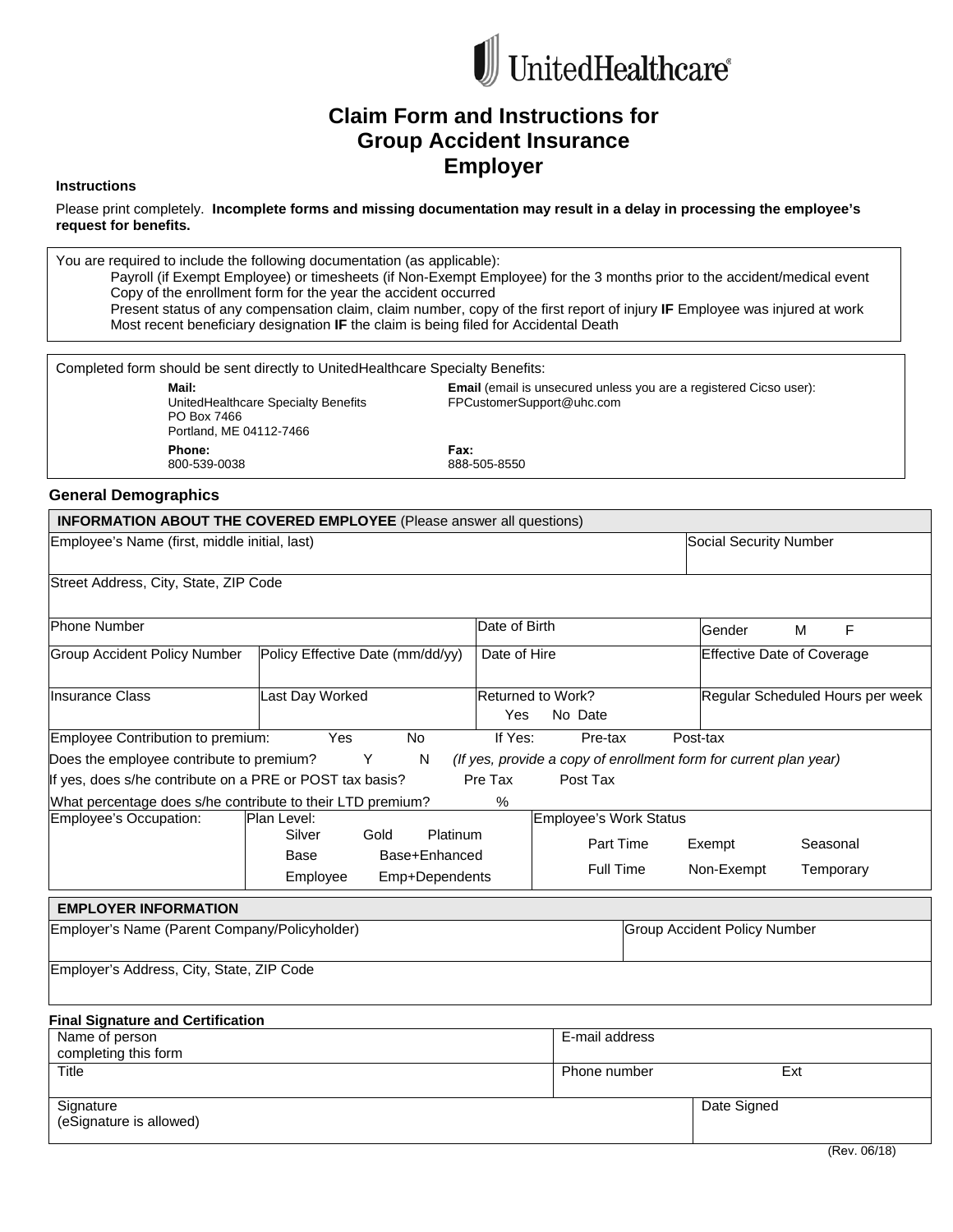

# **Claim Form and Instructions for Group Accident Insurance Employee**

#### **Instructions**

Please print completely. **Incomplete forms and missing documentation may result in a delay in processing the employee's request for benefits.**

You are required to include the following documentation (as applicable):

Employee's Accident Statement Disclosure Authorization

Authorization of Personal Representative (if applicable) **Attending Physician's Statement** 

**Please answer all questions:** date(s) of treatment; Diagnosis (ICD-10 ) codes; provide initial treatment notes including narrative of accident, resulting injuries and treatment; results of Diagnostic Imaging; hospital and physical therapy items can be obtained directly from your health care provider(s).

Completed form should be sent directly to UnitedHealthcare Specialty Benefits:

**Mail:**  UnitedHealthcare Specialty Benefits PO Box 7466 Portland, ME 04112-7466 **Phone:**  800-539-0038

**Email** (email is unsecured unless you are a registered Cicso user): FPCustomerSupport@uhc.com

**Fax:** 888-505-8550

Claimant please check the box(es) of the required documents you will be submitting, for each of the specified Covered Benefits below.

| Covered                                 | <b>Required Documentation</b>                                                                       | <b>Check</b> | Covered                                            | <b>Required Documentation</b>                                                                                                        | <b>Check</b> |
|-----------------------------------------|-----------------------------------------------------------------------------------------------------|--------------|----------------------------------------------------|--------------------------------------------------------------------------------------------------------------------------------------|--------------|
| <b>Benefit</b>                          |                                                                                                     | <b>Box</b>   | <b>Benefit</b>                                     |                                                                                                                                      | <b>Box</b>   |
| <b>Accidental Death</b>                 | Copy of certified death certificate                                                                 |              | Blood/Plasma/Plat<br>elets                         | Copy of itemized hospital bill                                                                                                       |              |
| Accidental                              | Contact information for treating                                                                    |              | <b>Burns</b>                                       | Contact information for treating                                                                                                     |              |
| Dismemberment                           | facility/provider                                                                                   |              |                                                    | facility/provider                                                                                                                    |              |
| Ground/Air<br>Ambulance                 | Copy of bill from ambulance service                                                                 |              | Coma                                               | Contact information for treating<br>facility/provider                                                                                |              |
| <b>Emergency Room</b><br>Treatment      | Copy of treatment notes                                                                             |              | Concussion                                         | Contact information for treating<br>facility/provider and copy of ImPACT study, if<br>performed                                      |              |
| Physician                               | Copy of treatment notes                                                                             |              | Dental                                             | Contact information for treating                                                                                                     |              |
| Office/Urgent Care                      |                                                                                                     |              | Emergency                                          | facility/provider                                                                                                                    |              |
| <b>Hospital Admission</b>               | Copy of itemized hospital billing                                                                   |              | Dislocation/Separ                                  | Contact information for treating                                                                                                     |              |
|                                         | statement                                                                                           |              | ated Joint                                         | facility/provider                                                                                                                    |              |
| Hospital<br>Confinement                 | Copy of itemized hospital billing<br>statement                                                      |              | Eye Surgery                                        | Contact information for treating<br>facility/provider and copy of operative report, if<br>available                                  |              |
| Hospital ICU<br>Admission               | Copy of itemized hospital billing<br>statement                                                      |              | Family Child Care                                  | Facility's license number, as well as<br>documentation from the facility showing dates<br>of service                                 |              |
| Hospital ICU<br>Confinement             | Copy of itemized hospital billing<br>statement                                                      |              | Family Lodging                                     | Copy of billing statement showing dates of<br>lodging and charges for room/board                                                     |              |
| Follow-Up                               | Date of treatment and contact                                                                       |              | Fracture                                           | Site of fracture and whether or not fracture                                                                                         |              |
| Physician<br>Treatment                  | information for facility/provider                                                                   |              |                                                    | was surgically repaired. Additionally, contact<br>information for treating physician                                                 |              |
| <b>Medical Appliance</b>                | Copy of prescription for appliance                                                                  |              | Laceration                                         | Size of laceration, type of treatment received<br>(i.e., stitches, staples, glue) and contact name<br>of treating physician/facility |              |
| <b>Physical Therapy</b>                 | Dates of service and contact<br>information for treating facility/provider                          |              | Major Diagnostic<br>Exam                           | Copy of imaging report, if available                                                                                                 |              |
| Prosthetic<br>Device/Artificial<br>Limb | Contact information for physician who<br>prescribed the device/limb                                 |              | Organized<br><b>Sporting Activity</b>              | Documentation of the organization the<br>claimant is a part of and of his/her<br>participation on the date of the accident           |              |
| <b>Rehabilitation Unit</b>              | Copy of itemized billing statement<br>from rehab facility                                           |              | Paralysis                                          | Contact information for treating<br>physician/facility                                                                               |              |
| Abdominal/Thoraci<br>c Surgery          | Contact information for treating<br>facility/provider and copy of operative<br>report, if available |              | Tendon/Ligament/<br>Rotator Cuff/Knee<br>Cartilage | Contact information for treating<br>facility/provider and copy of operative report, if<br>available                                  |              |
| <b>Ruptured Disc</b>                    | Contact information for treating<br>facility/provider                                               |              | Transportation                                     | Copy of billing statement showing<br>transportation                                                                                  |              |
| <b>Skin Graft</b>                       | Contact information for treating<br>facility/provider                                               |              |                                                    |                                                                                                                                      |              |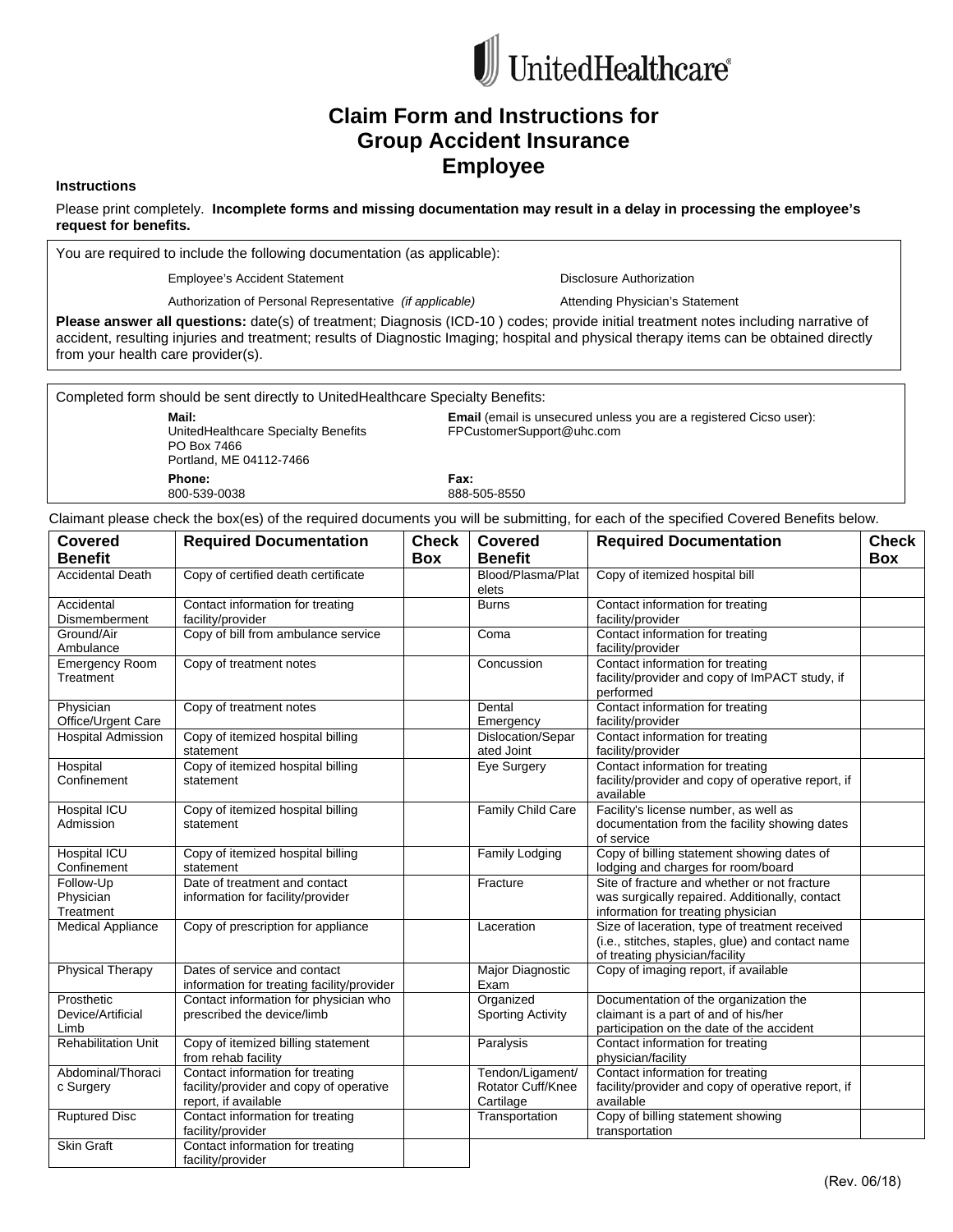

|                                               | TO BE COMPLETED BY THE CLAIMANT OR BENEFICIARY                                                                                                                                                                                                                                                                                                                                                                                                                            |             |                                                  |             |                     |                               |   |   |
|-----------------------------------------------|---------------------------------------------------------------------------------------------------------------------------------------------------------------------------------------------------------------------------------------------------------------------------------------------------------------------------------------------------------------------------------------------------------------------------------------------------------------------------|-------------|--------------------------------------------------|-------------|---------------------|-------------------------------|---|---|
| Employee's Name (first, middle initial, last) |                                                                                                                                                                                                                                                                                                                                                                                                                                                                           |             |                                                  |             |                     | <b>Social Security Number</b> |   |   |
| Street Address, City, State, ZIP Code         |                                                                                                                                                                                                                                                                                                                                                                                                                                                                           |             |                                                  |             |                     |                               |   |   |
|                                               |                                                                                                                                                                                                                                                                                                                                                                                                                                                                           |             |                                                  |             |                     |                               |   |   |
| <b>Phone Number</b>                           |                                                                                                                                                                                                                                                                                                                                                                                                                                                                           |             | Date of Birth                                    |             |                     | Gender                        | M | F |
| Was the Employee disabled prior to the        |                                                                                                                                                                                                                                                                                                                                                                                                                                                                           |             |                                                  |             |                     |                               |   |   |
| date of the accident?                         | Yes<br>No                                                                                                                                                                                                                                                                                                                                                                                                                                                                 |             | If Yes, date disability began                    |             |                     |                               |   |   |
| Check one:<br>On-Job                          | Off-Job                                                                                                                                                                                                                                                                                                                                                                                                                                                                   |             | Date the accident occurred<br>(not when treated) |             |                     |                               |   |   |
|                                               | Please explain exactly how the accident happened and what injuries resulted.                                                                                                                                                                                                                                                                                                                                                                                              |             |                                                  |             |                     |                               |   |   |
| submit the hotel receipt(s).                  | . Please attach any copy of reports as a result of the accident such as police, motor vehicle accident,<br>worker compensation or incident reports that document the accident.<br>• If the patient's companion required lodging as a result of the patient's hospital confinement, please<br>• Hospital confinement must meet the mileage requirement stated in the policy. Please check the policy<br>for the mileage requirement and to verify this expense is covered. |             |                                                  |             |                     |                               |   |   |
|                                               |                                                                                                                                                                                                                                                                                                                                                                                                                                                                           |             |                                                  |             |                     |                               |   |   |
| <b>INFORMATION ABOUT THE CLAIMANT</b>         |                                                                                                                                                                                                                                                                                                                                                                                                                                                                           |             |                                                  |             |                     |                               |   |   |
|                                               | Claimant's Name (first, middle initial, last) if not Employee                                                                                                                                                                                                                                                                                                                                                                                                             |             |                                                  |             |                     | <b>Social Security Number</b> |   |   |
| Street Address, City, State, ZIP Code         |                                                                                                                                                                                                                                                                                                                                                                                                                                                                           |             |                                                  |             |                     |                               |   |   |
| <b>Phone Number</b>                           | Date of Birth                                                                                                                                                                                                                                                                                                                                                                                                                                                             | Gender      | M                                                | F           |                     | Relationship to Employee      |   |   |
|                                               |                                                                                                                                                                                                                                                                                                                                                                                                                                                                           |             |                                                  |             |                     |                               |   |   |
|                                               | <b>INFORMATION ABOUT THE DEPENDENT (if claim is for Dependent Benefits)</b>                                                                                                                                                                                                                                                                                                                                                                                               |             |                                                  |             |                     |                               |   |   |
|                                               | Dependent's Name (first, middle initial, last) if not Employee                                                                                                                                                                                                                                                                                                                                                                                                            |             |                                                  |             |                     | <b>Social Security Number</b> |   |   |
| Street Address, City, State, ZIP Code         |                                                                                                                                                                                                                                                                                                                                                                                                                                                                           |             |                                                  |             |                     |                               |   |   |
| <b>Phone Number</b>                           | Date of Birth                                                                                                                                                                                                                                                                                                                                                                                                                                                             | Gender<br>M | F                                                |             |                     | Relationship to Employee      |   |   |
|                                               |                                                                                                                                                                                                                                                                                                                                                                                                                                                                           |             |                                                  |             |                     |                               |   |   |
|                                               | <b>CLAIMANT OR BENEFICIARY SIGNATURE</b> (if under 18, signature of parent or guardian is required)                                                                                                                                                                                                                                                                                                                                                                       |             |                                                  |             |                     |                               |   |   |
| <b>Final Signature and Certification</b>      |                                                                                                                                                                                                                                                                                                                                                                                                                                                                           |             |                                                  |             |                     |                               |   |   |
|                                               | The above statements are true and complete to the best of my knowledge and belief.                                                                                                                                                                                                                                                                                                                                                                                        |             |                                                  |             |                     |                               |   |   |
|                                               | I acknowledge that I have read the applicable Fraud Warning Notice provided with this claim form.                                                                                                                                                                                                                                                                                                                                                                         |             |                                                  |             |                     |                               |   |   |
| Name of person completing this form           |                                                                                                                                                                                                                                                                                                                                                                                                                                                                           |             |                                                  |             | <b>Phone Number</b> |                               |   |   |
| Signature<br>(eSignature is allowed)          |                                                                                                                                                                                                                                                                                                                                                                                                                                                                           |             |                                                  | Date Signed |                     |                               |   |   |

*Please fax, email or mail this statement to UnitedHealthcare Specialty Benefits, at the following locations:*  **Fax:** 888 505 8550 **Unsecured E-mail:** FPCustomerSupport@uhc.com **Mail:** PO Box 7466 Portland ME 04112-7466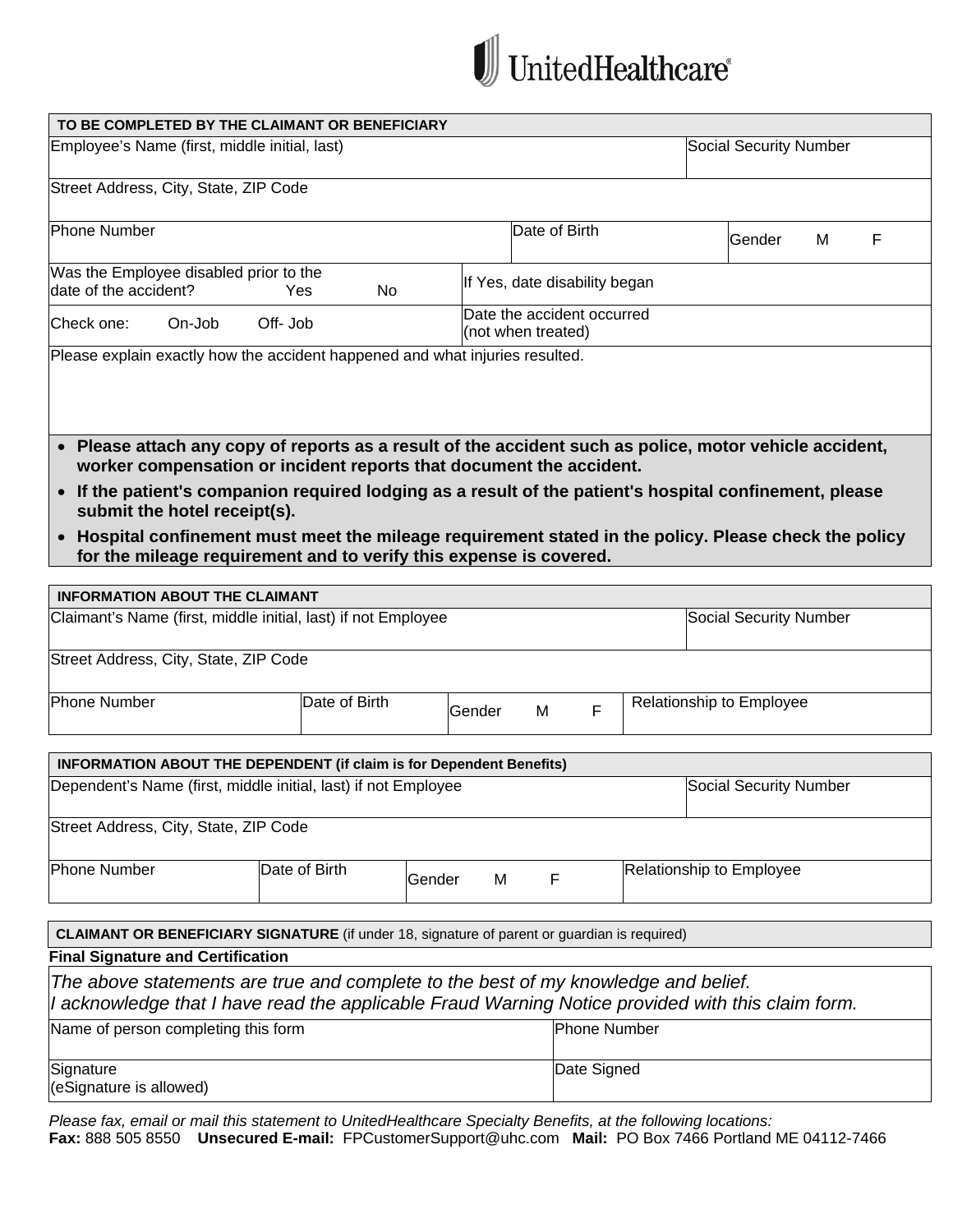Participant's Name (Please Print):

I AUTHORIZE: any doctor, physician, healer, health care practitioner, hospital, clinic, other medical facility, professional, or provider of health care, medically related facility or association, medical examiner, pharmacy, pharmacy benefit manager, employee assistance plan, insurance company, health maintenance organization or similar entity to provide access to or to give UnitedHealthcare Insurance Company (Company) or the Plan Administrator or their employees and authorized agents or authorized representatives, any medical and non-medical information or records that they may have concerning my health condition, or health history, or regarding any advice, care or treatment provided to me. This information and/or records may include, but is not limited to: cause, treatment diagnoses, prognoses, consultations, examinations, tests, prescriptions, or advice regarding my physical or mental condition, or other information concerning me. This may also include, but is not limited to, information concerning: mental illness, psychiatric, drug or alcohol use and any disability, and also HIV related testing, infection, illness, and AIDS (Acquired Immune Deficiency Syndrome), as well as communicable diseases and genetic testing. If my Plan Administrator sponsors both a disability plan underwritten or administered by the Company and a medical plan of any type written by another UnitedHealth Group Company, the information and records described in this form may also be given to any UnitedHealth Group Company which administers such medical or disability benefits for the purpose of evaluating any claim that may be submitted by me or on my behalf for benefits, for evaluating return to employment opportunities, and for administering any feature described in the plan. This information may also be extracted for use in audits or for statistical purposes.

I AUTHORIZE: any financial institution, accountant, tax preparer, insurance company or reinsurer, consumer reporting agency, insurance support organization, Claimant's agent, employer, group policyholder, benefit plan administrator, or governmental agency, including the Social Security Administration, to give the Company or the Plan Administrator or their employees and authorized agents, or authorized representatives, any information or records that they have concerning me, my occupation, my activities, employee/employment records, earnings or finances, applications for insurance coverage, prior claims files and claim history, work history and work related activities.

I UNDERSTAND: the information obtained will be included as part of the proof of claim and will be used to determine eligibility for claim benefits, any amounts payable, return to employment opportunities, and to administer any other feature described in the plan with respect to the Claimant. This authorization shall remain valid and apply to all records, information and events that occur over the duration of the claim, but not to exceed 12 months. A photocopy of this form is as valid as the original and I or my authorized representative may request one. I or my representative may revoke this authorization at any time as it applies to future disclosures, by notifying the Company in writing. The information obtained will not be disclosed to anyone EXCEPT: (a) reinsuring companies; (b) the Medical Information Bureau, Inc., which operates Health Claim Index (HCI); (c) fraud or overinsurance detection bureaus; (d) anyone performing business, medical or legal functions with respect to the claim or the plan, including any entity providing assistance to the Company under its Social Security Assistance Program and employers involved in return to employment discussions; (e) for audit or statistical purposes; (f) as may be required or permitted by law; or (g) as I may further authorize. A valid authorization or court order for information does not waive other privacy rights.

If my medical information contains information regarding drugs or alcohol abuse, I understand that my records may be protected under federal (42 CFR Part 2) and some state laws. To the extent permitted under law, I can ask the party that disclosed information to the Company to permit me to inspect and copy the information it disclosed. I understand that I can refuse to sign this disclosure authorization; however, I understand that if I do so, the Company may deny my claim for benefits pursuant to the plan. The use and further disclosure of information disclosed hereunder may not be subject to the Health Insurance Portability and Accountability Act (HIPAA).

| Signature of Claimant or              |       |  |
|---------------------------------------|-------|--|
| Claimant's Authorized Representative: | Date: |  |

## **PLEASE SIGN AND DATE IN INK**

Relationship, if other than Claimant:

*Please fax, email or mail this statement to UnitedHealthcare Specialty Benefits, at the following locations:*  **Fax:** 888 505 8550 **Unsecured E-mail:** FPCustomerSupport@uhc.com **Mail:** PO Box 7466 Portland ME 04112-7466 (Rev. 06/18)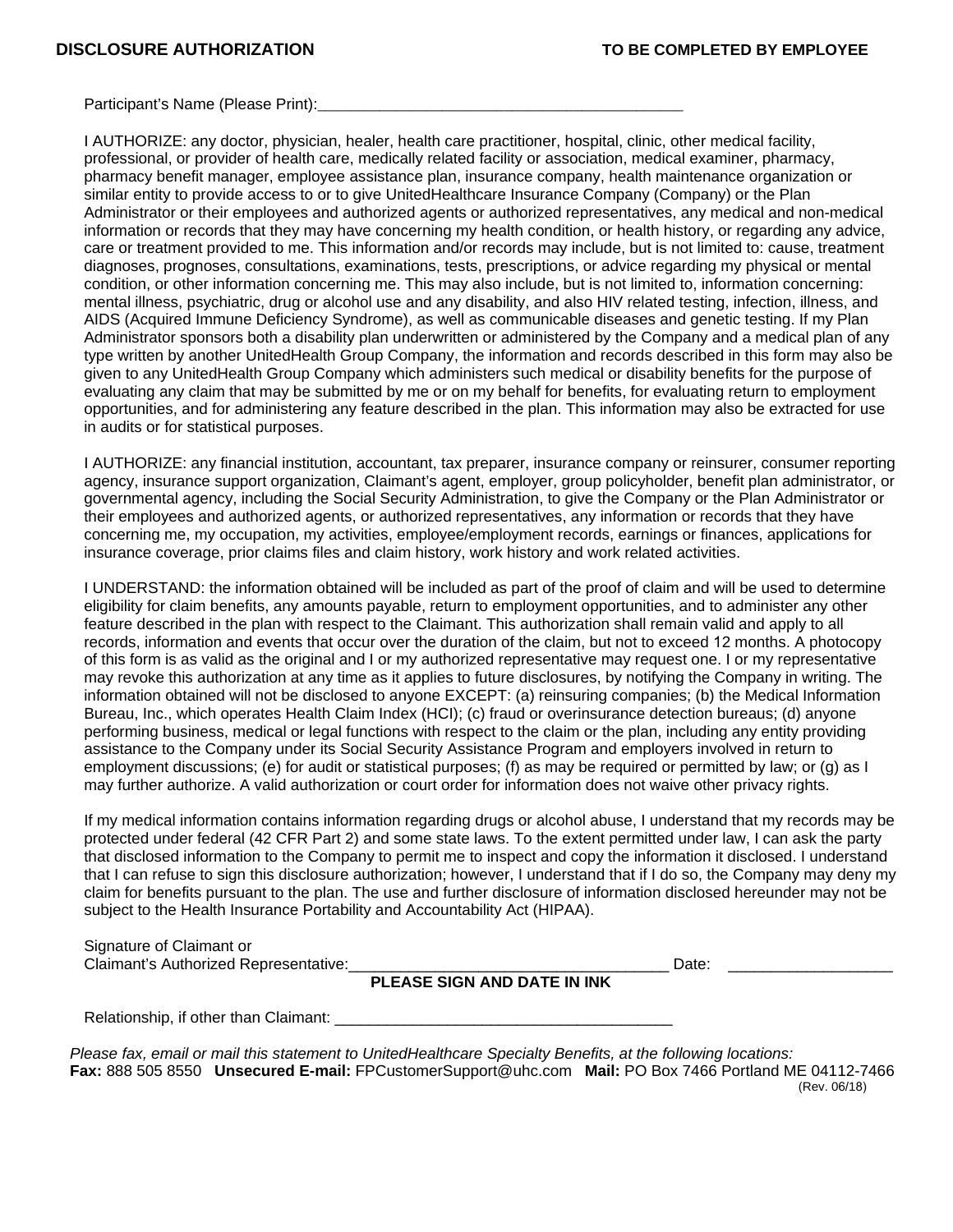At my request, and for my convenience, I, \_\_\_\_\_\_\_\_\_\_\_\_\_\_\_\_\_\_\_\_\_\_\_\_\_\_\_\_\_ hereby authorize **UnitedHealthcare Insurance Company** and any representatives thereof involved in the administration of my hospital indemnity insurance claim to recognize \_\_\_\_\_\_\_\_\_\_\_\_\_\_\_\_\_\_\_\_\_\_\_\_\_ as my Authorized Personal Representative in relation to such

claim.

In connection therewith, I understand that \_\_\_\_\_\_\_\_\_\_\_\_\_\_\_\_\_\_\_\_\_\_\_\_\_\_\_\_\_\_ may be given access to information concerning my claim, including personally identifiable health information, and hereby authorize the disclosure of such information to said person when requested or as may be necessary to carry out the purpose of this Authorization. I direct that **UnitedHealthcare Insurance Company** not require any further authentication of the identity of my Authorized Personal Representative beyond the identification of his/her name in writing or orally at the time of any communication.

I further understand that any information provided to my authorized personal representative hereunder may be subject to further disclosure by said person, and I agree to hold **UnitedHealthcare Insurance Company** and its representatives harmless in connection with any such disclosure.

This Authorization shall remain valid so long as my claim shall remain open, but I understand that it may be revoked in writing by me at any time.

Date: \_\_\_\_/\_\_\_\_/\_\_\_\_\_\_\_

**Signature:** \_\_\_\_\_\_\_\_\_\_\_\_\_\_\_\_\_\_\_\_\_\_\_\_\_\_\_\_\_\_\_\_\_\_\_\_\_\_\_\_\_\_\_

## **PLEASE SIGN AND DATE IN INK**

*Please fax, email or mail this statement to UnitedHealthcare Specialty Benefits, at the following locations:*  **Fax:** 888 505 8550 **Unsecured E-mail:** FPCustomerSupport@uhc.com **Mail:** PO Box 7466 Portland ME 04112-7466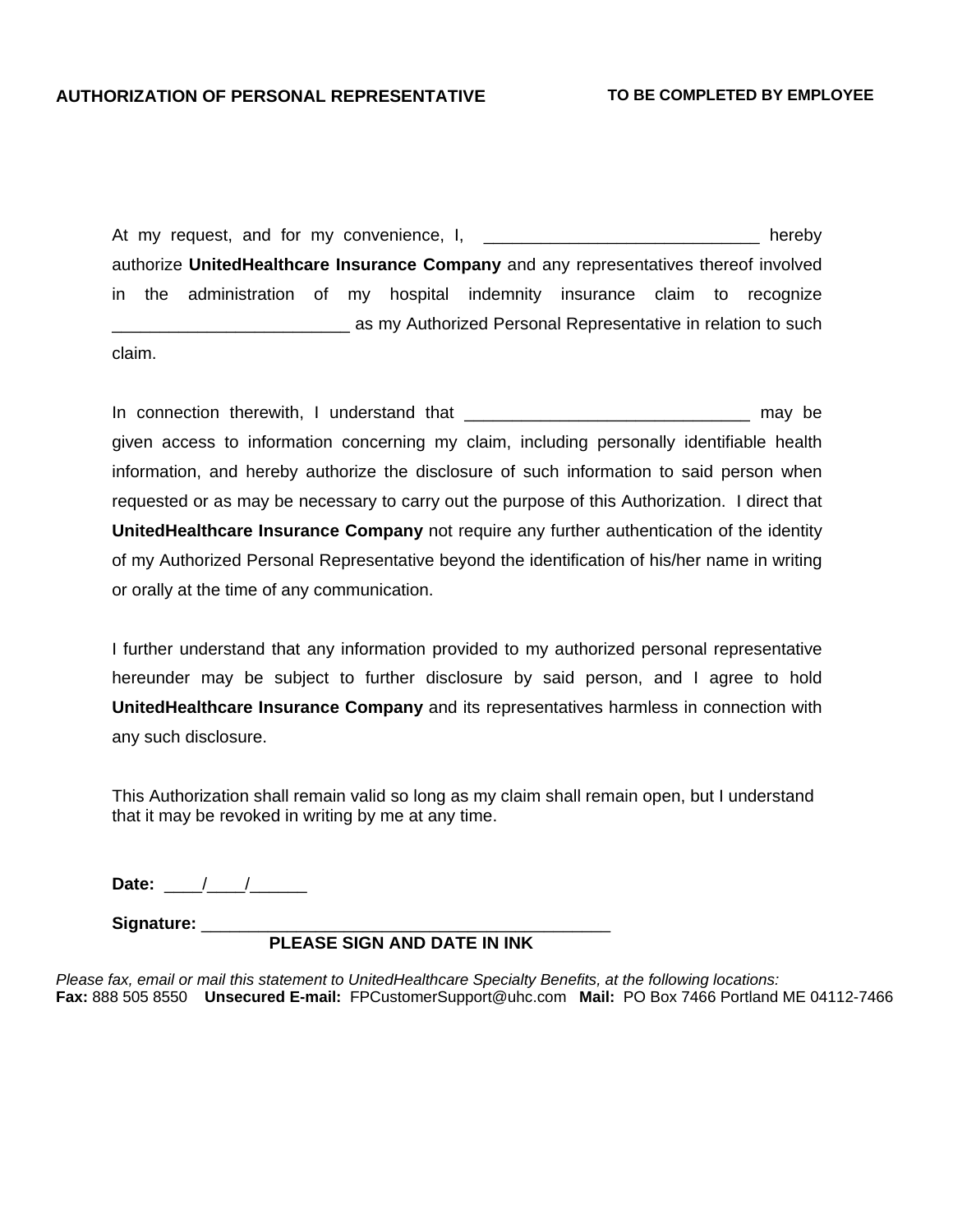# ATTENDING PHYSICIAN'S STATEMENT TO BE COMPLETED (for employee) BY PHYSICIAN

| <b>PATIENT INFORMATION</b>                   |                          |
|----------------------------------------------|--------------------------|
| Patient's Name (first, middle initial, last) | Date of Birth            |
| Street Address, City, State, ZIP Code        | <b>IGender</b><br>м<br>E |

|                                                                                                | ATTENDTING PHYSICIAN'S STATEMENT (to be completed by Physician)                                  |                                 |                                |  |
|------------------------------------------------------------------------------------------------|--------------------------------------------------------------------------------------------------|---------------------------------|--------------------------------|--|
| Name and address of where services were rendered                                               |                                                                                                  |                                 |                                |  |
| Date accident occurred:                                                                        | Date patient was first seen for<br>accident:                                                     | Diagnosis codes or ICD10 Codes: |                                |  |
| Was the patient hospitalized?                                                                  | If Yes, note dates of hospitalization:                                                           | Type of hospital stay:          |                                |  |
| Yes<br>No                                                                                      | Date Admitted:<br>Date Discharged:                                                               | Inpatient                       | Outpatient<br>Observation      |  |
| Was there any radiology tests<br>such as X-ray, CT Scan, MRI?<br><b>No</b><br>Yes              | Has patient had similar condition in the past?                                                   | Yes                             | No<br>If Yes, please describe: |  |
| Are there any other conditions affecting the patient?<br>Yes<br>No<br>If Yes, please describe: |                                                                                                  |                                 |                                |  |
| If Yes, please provide details and CPT codes:                                                  | Did the patient undergo any surgical procedures as a result of the accident, illness or injury?? |                                 | Yes<br><b>No</b>               |  |

# **ATTENDTING PHYSICIAN'S SIGNATURE**

## **Signature of Attending Physician**

*The above statements are true and complete to the best of my knowledge and belief. I acknowledge that I have completed this form in its entirety.*

| Physician's Name                                        | Degree & Specialty |                                   | <b>NPI Number</b> |
|---------------------------------------------------------|--------------------|-----------------------------------|-------------------|
| <b>Street Address</b>                                   |                    | <b>Phone Number</b>               | Fax Number        |
| Are you related to this patient?                        | N                  | If yes, what is the relationship? |                   |
| <b>Physician's Signature</b><br>(eSignature is allowed) |                    |                                   | Date Signed       |

*Please fax, email or mail this statement to UnitedHealthcare Specialty Benefits, at the following locations:*  **Fax:** 888 505 8550 **Unsecured E-mail:** FPCustomerSupport@uhc.com **Mail:** PO Box 7466 Portland ME 04112-7466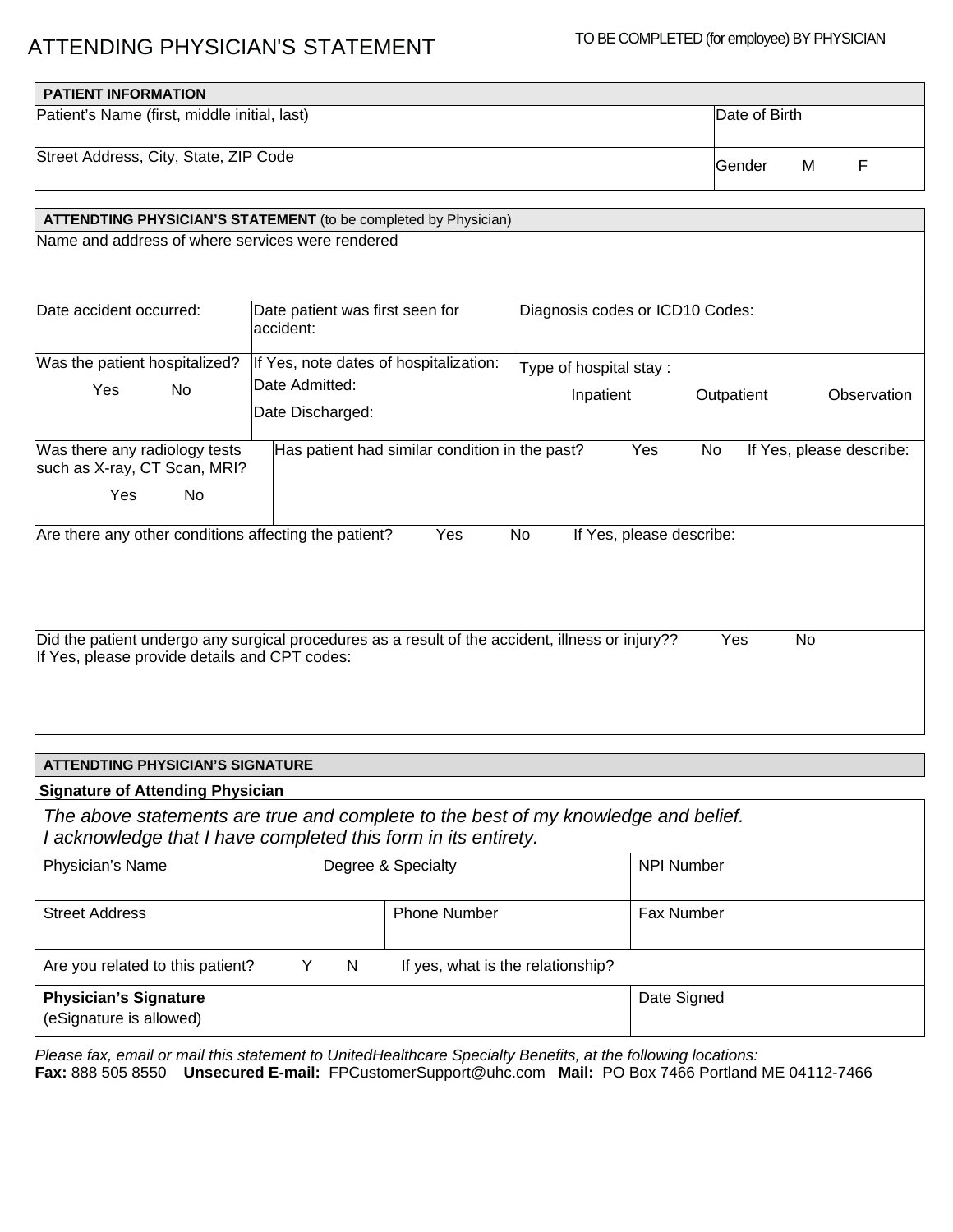#### **For claimants in Alabama:**

Any person who knowingly presents a false or fraudulent claim for payment of a loss or benefit or who knowingly presents false information in an application for insurance is guilty of a crime and may be subject to restitution, fines, or confinement in prison, or any combination thereof.

#### **For claimants in Alaska:**

A person who knowingly and with intent to injure, defraud, or deceive an insurance company files a claim containing false, incomplete, or misleading information may be prosecuted under state law.

#### **For claimants in Arizona**:

For your protection Arizona law requires the following statement to appear on this form. Any person who knowingly presents a false or fraudulent claim for payment of a loss is subject to criminal and civil penalties.

# **For your protection California law requires the following to appear on this form: Any person who knowingly presents a false or fraudulent claim for the payment of a loss is guilty of a crime and may be subject to fines and confinement in state prison.**

#### **For claimants in Colorado:**

It is unlawful to knowingly provide false, incomplete, or misleading facts or information to an insurance company for the purpose of defrauding or attempting to defraud the company. Penalties may include imprisonment, fines, denial of insurance and civil damages. Any insurance company or agent of an insurance company who knowingly provides false, incomplete, or misleading facts or information to a policyholder or claimant for the purpose of defrauding or attempting to defraud the policyholder or claimant with regard to a settlement or award payable from insurance proceeds shall be reported to the Colorado division of insurance within the department of regulatory agencies.

#### **For claimants in Connecticut:**

Any person who knowingly presents false information in an application for insurance or life settlement contract is guilty of a crime and may be subject to fines and confinement in prison.

#### **For claimants in Delaware**:

Any person who knowingly, and with intent to injure, defraud or deceive any insurer, files a statement of claim containing any false, incomplete or misleading information is guilty of a felony.

#### **For claimants in District of Columbia:**

WARNING: It is a crime to provide false or misleading information to an insurer for the purpose of defrauding the insurer or any other person. Penalties include imprisonment and/or fines. In addition, an insurer may deny insurance benefits if false information materially related to a claim was provided by the applicant.

#### **For claimants in Florida:**

Any person who knowingly and with intent to injure, defraud, or deceive any insurer files a statement of claim or an application containing any false, incomplete, or misleading information is guilty of a felony of the third degree

#### **For claimants in Hawaii:**

**For your protection, Hawaii law requires you to be informed that presenting a fraudulent claim for payment of a loss or benefit is a crime punishable by fines or imprisonment, or both.**

#### **For claimants in Idaho**:

Any person who knowingly, and with intent to defraud or deceive any insurance company, files a statement of claim containing any false, incomplete, or misleading information is guilty of a felony.

#### **For claimants in Indiana:**

A person who knowingly and with intent to defraud an insurer files a statement of claim containing any false, incomplete, or misleading information commits a felony.

#### **For claimants in Kansas:**

Any person who knowingly and with intent to injure, defraud, or deceive any insurer files a statement of claim or an application containing any false, incomplete, or misleading information may be guilty of fraud as determined by a court of law.

#### **For claimants in Kentucky:**

Any person who knowingly and with intent to defraud any insurance company or other person files a statement of claim containing any materially false information or conceals, for the purpose of misleading, information concerning any fact material thereto commits a fraudulent insurance act, which is a crime.